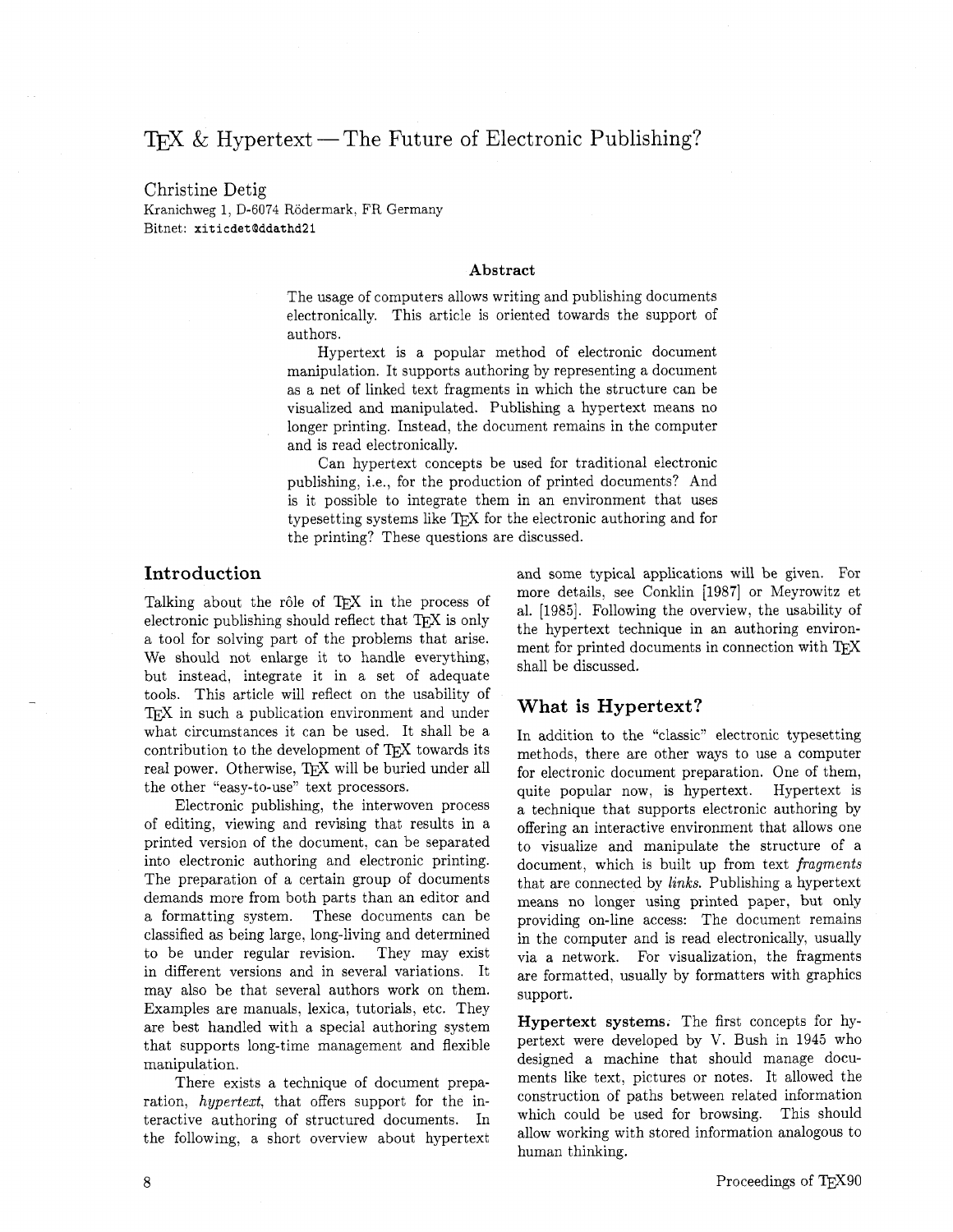"The human mind  $[...]$  operates by association. Man cannot hope fully to duplicate this mental process artificially, but he certainly ought to be able to learn from it. One cannot hope to equal the speed and flexibility with which the mind follows an associative trail, but it should be possible to beat the mind decisively in regard to the permanence and clarity of the items resurrected from storage." (Bush [1945])

Hypertext systems may be classified by their intended usage. To give an overview about existing hypertext systems, I will give a short description of four categories of hypertext applications: bibliographic, idea, information and notecard systems.

**Bibliographic systems.** Bibliographic systems are used to maintain on-line libraries with various documents. They offer a simple and comfortable interface, not only for reading the documents, but also for working with them. This includes the creation and critical review of texts so that an original version and the reader's modifications may both exist in the system. Finally, this leads to the vanishing of the distinction between reader and writer.

Quite often, the propagators of these systems plead for the infinite computerization of the world and for the abolishing of printing. They do forget the problem of access, which may be easily monopolized and controlled. Financial resources, modern equipment and technical skills would be necessary requirements for taking part in academic (and social) life, resources that are available for only minority of mankind. I do not believe that the social circumstances of new technical systems automatically become democratic and fair (or, at least, free of charge), and any propagation of a single technique as a universal solution lacks realism.

**Idea systems. A** second group of hypertext systems is designed for the interactive work of one person or several people on a problem. They help collect ideas and organize them so that nothing gets lost and different views on a problem are possible. They may be compared with the notebook of an author or developer that offers possibilities for retrieving and grouping. (Of course, you need your computer next to you all the time in case you get ideas at unusual places.)

**Information systems.** Information or browsing systems are small bibliographic systems, used for special purposes such as demonstrations, providing for courseware or a collection of information about a special item (e.g.. all information about a certain bomb or the time table of a railway station).

Usually, they are made for reading only, so that after an initial phase of authoring the content is static. Quite often, they provide only a limited overview about the structure of the document, and you can only follow the keywords for more information. Disorientation is a frequent consequence of this system.

**Notecard systems.** These systems are not designed for special purposes, but can be used for various applications for which they provide reading, writing, maintaining, and browsing facilities. Systems that are currently popular are Notecards by Xerox and Hypercard by Apple which are designed as electronic card-index boxes which allow several sorting criteria of the same data.

**Concepts of hypertext systems.** All hypertext systems have some basic concepts in common. Hypertext documents are non-linear. They offer information that can be dynamically arranged by a desired criteria. They allow the incorporation of ideas in a document and to connect them later in another step so that the author can add and rearrange components freely.

The fragments are the nodes of the graph structure that constitutes the document. They represent a single idea, a specific item. As they are meant to be arranged in various sequences, they should be independent from others, except by connections that can be represented by links. They may be named, can have attributes, or be of different types.

The system supports the management of the fragments and linking them together. Fragments can be viewed or manipulated (i.e., edited), and the structure is represented and can be browsed. When viewing a fragment, the reader can follow or ignore links to other fragments that are related, or entirely different paths may be selected in the document representation. Links may lead to texts that belong to a keyword, annotations, supplementary information, or successor fragments. They may be named and can have attributes, too.

One can use references that are non-hierarchical (e.g., cross references), but they may as well be hierarchical so that a substructure of related information is built. While the first ones are usually represented by (graphical) markup in the text, the latter ones exist on the management level and are represented in the dccument browser.

**Using a hypertext system.** Basic hypertext features are the editing abd viewing of the fragments. If they contain not only text, but also pictures, tables or video, more powerful processors are needed to represent the contents in a formatted form. Some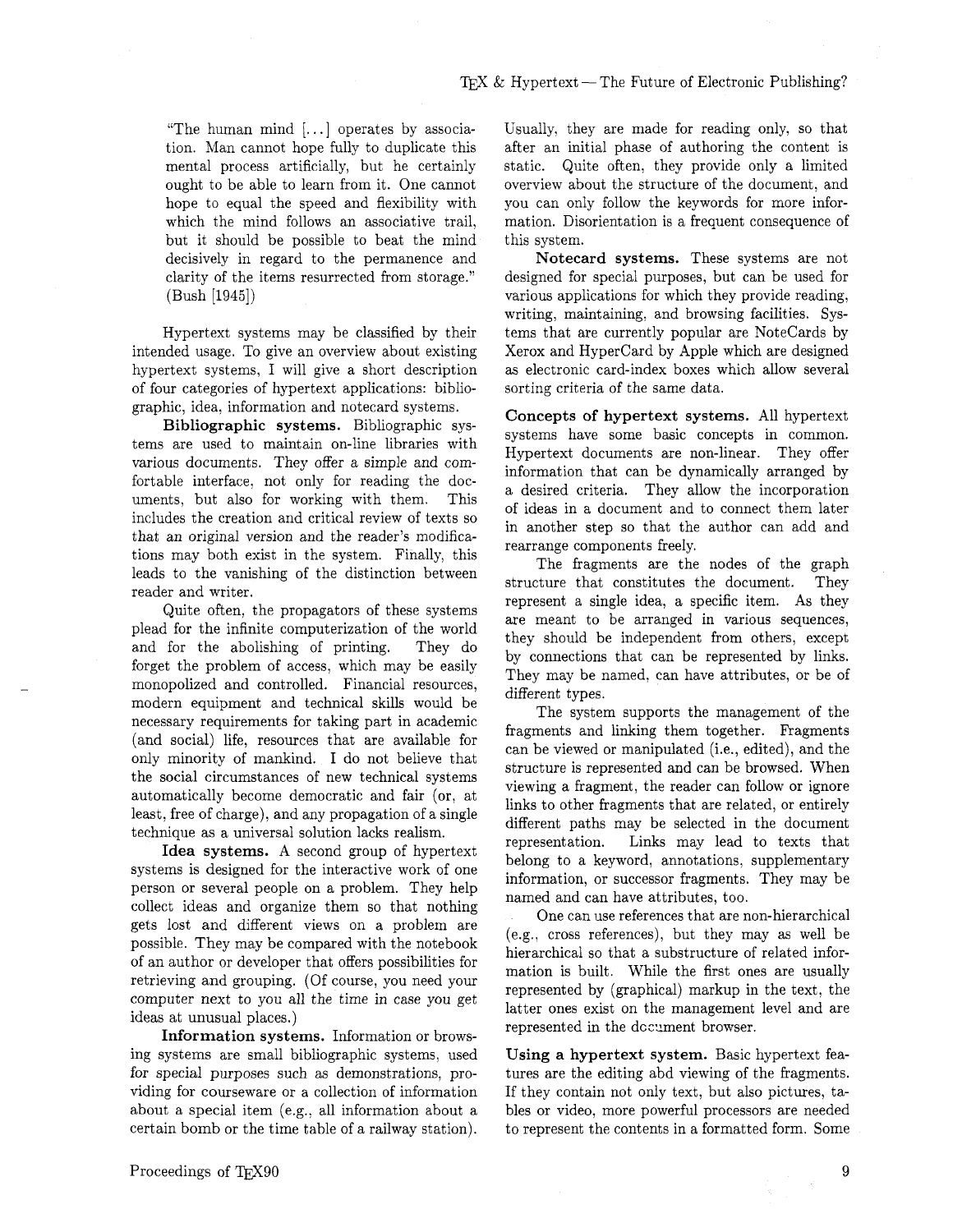### Christine Detig

systems also offer multi media facilities like audio or video components.

Another aspect is the representation of the document structure. Maps of the graph are used in which one can navigate. They show the actual position and sometimes have different levels of detail to reduce the complexity.

Next to viewing and editing, the systems usually offer features for searching and selecting. Many hypertext systems offer query techniques for the retrieval of information. As well, views are possible that filter the whole document according to some criteria. Both are usually done by attributes of nodes and links, but there also exist content retrieval systems.

Another feature is the possibility of versioning. This allows one to maintain different versions of text or to keep modification logs. If the system supports access control and offers synchronizing mechanisms, co-authoring is possible as well.

For authors, hypertext offers support for design, structuring and presentation. Nevertheless, the necessary actions for adding new parts may also lead to diversion, and provisional structures may result that are not revised later. In general, human association is not explicit, but subconscious. It is not only determined by the problem's inherent logic, but also by aspects like social environment. Hypertext forces authors to build associations explicitly. This may be quite difficult and irritating (just like learning the first programming language) because a way of thinking must be practiced that is not "natural" and demands a higher degree of detail than the human is used to.

Readers (the author is also a reader) may browse through the text in any variation and with any level of detail they like, supported by tools for navigation. But that also means making a lot of decisions in a short period of time, not knowing whether they are sensible, because no "glimpse" is possible. Following a keyword or selecting a node only by its name may lead to many impasses. Following several paths at a time is quite stressful, too.

The visualization may be helpful for orientation, but in a heavily linked structure it will be difficult to find an adequate and clear representation. Clipping or reducing the complexity will be necessary which destroys information that might be needed.

**Hyper documents.** The above explanations show that hypertext is not equally useful for all kinds of documents. Hypertext is developed for nonlinear documents, such as a notebook, a reference, or a lexicon. These hyper documents consist of information fragments that are more or less independent from each other, having a relation that is marked by a  $link<sup>2</sup>$  The resulting document is dynamic. The reader builds his own text by finding his individual way through a database of interconnected information.

This means that hypertext systems are information systems with an interactive environment that supports structured authoring and dynamic reading of the available material. On the one hand, the reader no longer depends on structures designed by the author. He may freely find the structural representation and the parts of information he is looking for.

On the other hand, the author will group and structure the information in a representation he likes best, though he knows that the reader may look at the hyper document in a totally different way. He can try to avoid this by creating fixed structures that are absolutely necessary for comprehension.

The consequence is that hyper documents may offer a very different degree of freedom to the reader: The more the author fixes structures in it, the less variability is left for the reader, until we end up with totally fked systems in which the paths cannot be modified. or the information is hidden from the reader (depending on his classification). These methods are often used in tutorial systems.

**Hyper database systems.** Next to applications that are based on documents, hypertext is being used more and more as the interactive interface for nonstandard database systems. It serves for retrieval, expert system requests, and the like. While there exist facilities for the transformation of normal database output into TEX to produce lists of the selected objects, the problem of publishing the contents of a non-standard database is yet unsolved because the mapping of objects to markup is not trivial. As more and more information of all kinds will be managed in databases because they support multi-access, versioning and consistency, this will be an important request of the future.

## **Hypertext and the Traditional Publishing**

As we have seen, hypertext is typically used for a specific kind of document that is different from standard text. Nevertheless, the question remains: Can hypertext concepts be used for traditional electronic publishing, i.e., for the production of printed documents? And is it possible to integrate them in

 $<sup>1</sup>$  That this is not trivial is described by Raymond</sup> and Tompa [1988].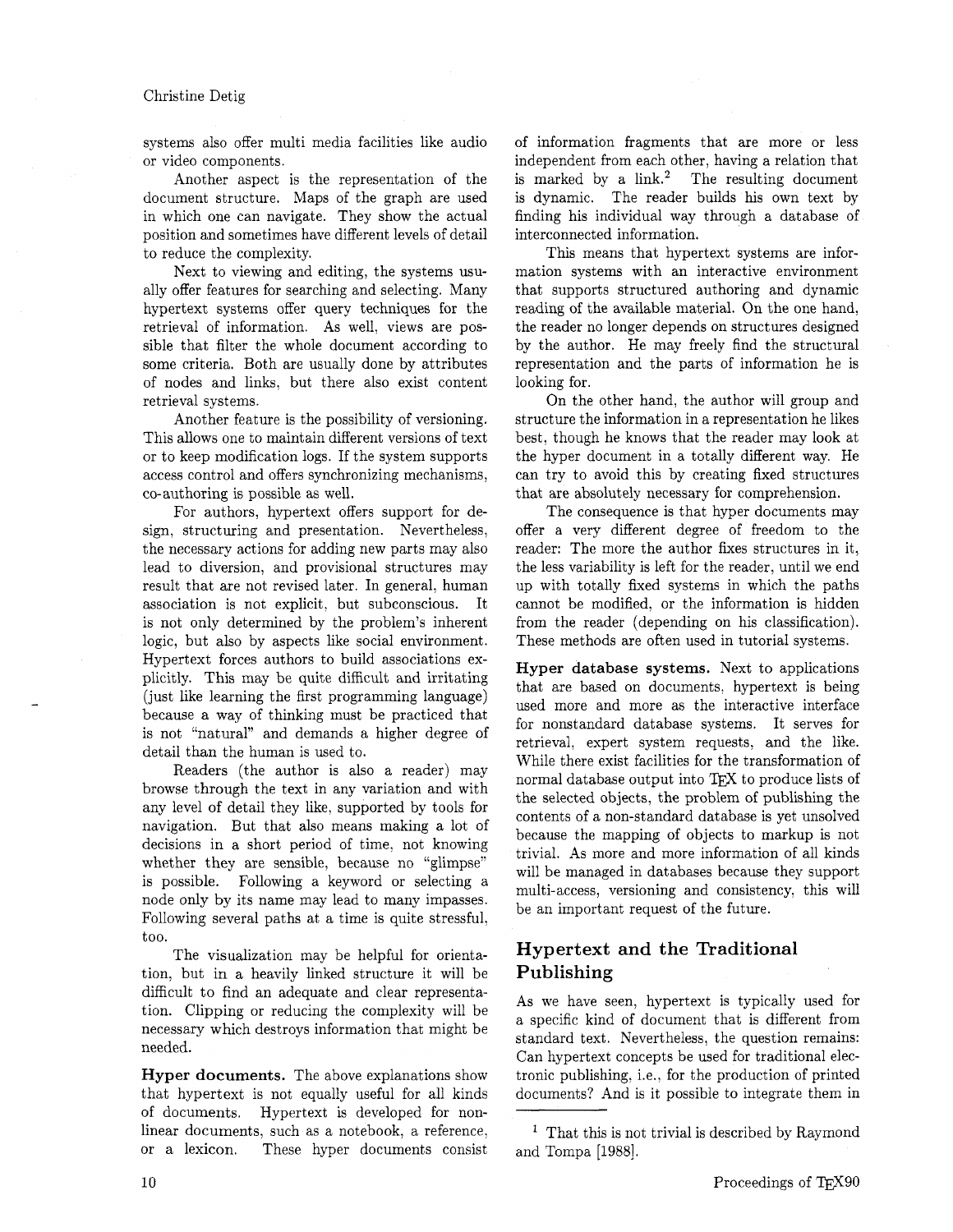an environment that uses typesetting systems like TEX during the electronic authoring as well as for printing?

Hypertext and printing. We do not want to discuss here the usage of TEX as a formatter for a hyperbased on-line information system. Printing means that one plans to reach a widespread readership. Hypertext limits the potential reader to a small group with connections to the computer system that holds the text. Presently, interactive access over wide area networks which work with a lot of documents is not without problems. And reading from the screen is not always what we want, even if access and all technical problems are solved.

Hypertext documents are not made for printing. Of course, fragments may be extracted and printed on paper, but the non-linear structure of the whole document would force one to choose a mapping on a sequence that will be inadequate in many cases. The sequence of reading can no longer be chosen interactively, and a visualization of the links must be established so as not to destroy the structure. Contrary to this, a printed document usually has a linear structure and the author intends a sequence of reading. This sequence influences the contents of the text components because they may depend on information given before.

Database demands. New demands arise from the request of publishing the contents of nonstandard databases. Hypertext features with their interactive concept are not sufficient. Paper versions are still needed, e.g., for the management. A markup is not enough either. It supports only the printing aspect and not the authoring. An integration of both markup and hypertext will lead towards maintainable systems for both the interactive maintenance of the contents and the publishing of it.

Authoring with hypertext. Now, let's take a closer look at the authoring aspect of hypertext. There are some good reasons to use hypertext for the authoring of printed documents. Hypertext allows the management of structured documents that are variable in both structure and content in a way that adds a new quality. It is this support of variability that makes it much more powerful than a structure editor.

The interactive environment is very helpful for the maintenance of a document, especially for those that are long-living and are intended to be modified and revised again. Annotations can be added easily, and versioning is usually supported or can be introduced by the author himself. Structural elements such as glossaries, footnotes or an index can be mapped to the hypertext concept. The problem of finding an adequate representation of the text structure in the hyper document will no longer be severe, because there are no longer readers of this document form. Problems are also reduced by the possibility of structure visalization. Navigation helps to locate points of interest that the author, who is more familiar with his text than a reader would be, may identify more easily. This is especially true because the named fragments offer better identification criteria than files with naming restrictions.

Hypertext is very useful for the authoring of a specific kind of document. that is, those that exist in different variations but are maintained and updated together. They are 'hyper-texts' with a non-linear structure and may contain free nodes, but the resulting printed document will be linear.

An example is standards in different versions with history and rationals. Hypertext allows one to realize such a document as a base of text fragments through which different paths exist with common parts. This considerably reduces updating problems, and the reorganization of the document structure can be done easily and coordinated by just modifying the paths. Another example is manuals of the same software for different computers, which leads to very similar documents, yet with different components (sometimes naming convenwhich leads to very similar documents, yet with<br>different components (sometimes naming conven-<br>tions only). For this application—maintaining a<br>non-linear document that consists of sexual linear non-linear document that consists of several linear, tions only). For this application—maintaining a<br>non-linear document that consists of several linear,<br>printable documents—we developed the prototype of an authoring system with hypertext concepts at the Technische Hochschule Darmstadt.

An authoring system for printed documents that uses hypertext concepts needs some modifications and additions to standard hypertext features. The interactive graphical user interface will be used, but it must support the extensions and adaptions to the special requests of linear text. First, the whole document must be accessible, not only single fragments. Viewing the whole document is as important as printing it. But fragmentation offers more flexibility on this point. Features can be added for selecting parts of documents which can be viewed, selected, browsed, and printed. It must be assured that the selected fragments can be transformed to an acyclic, connected graph with one root.

Specific problems with linear texts in a hypertext based environment arise from the interdependence of the fragments in a traditional document. The possibility of rearrangements is restricted, but the restrictions can be specified in the hyper document by using special fragments for annotations or